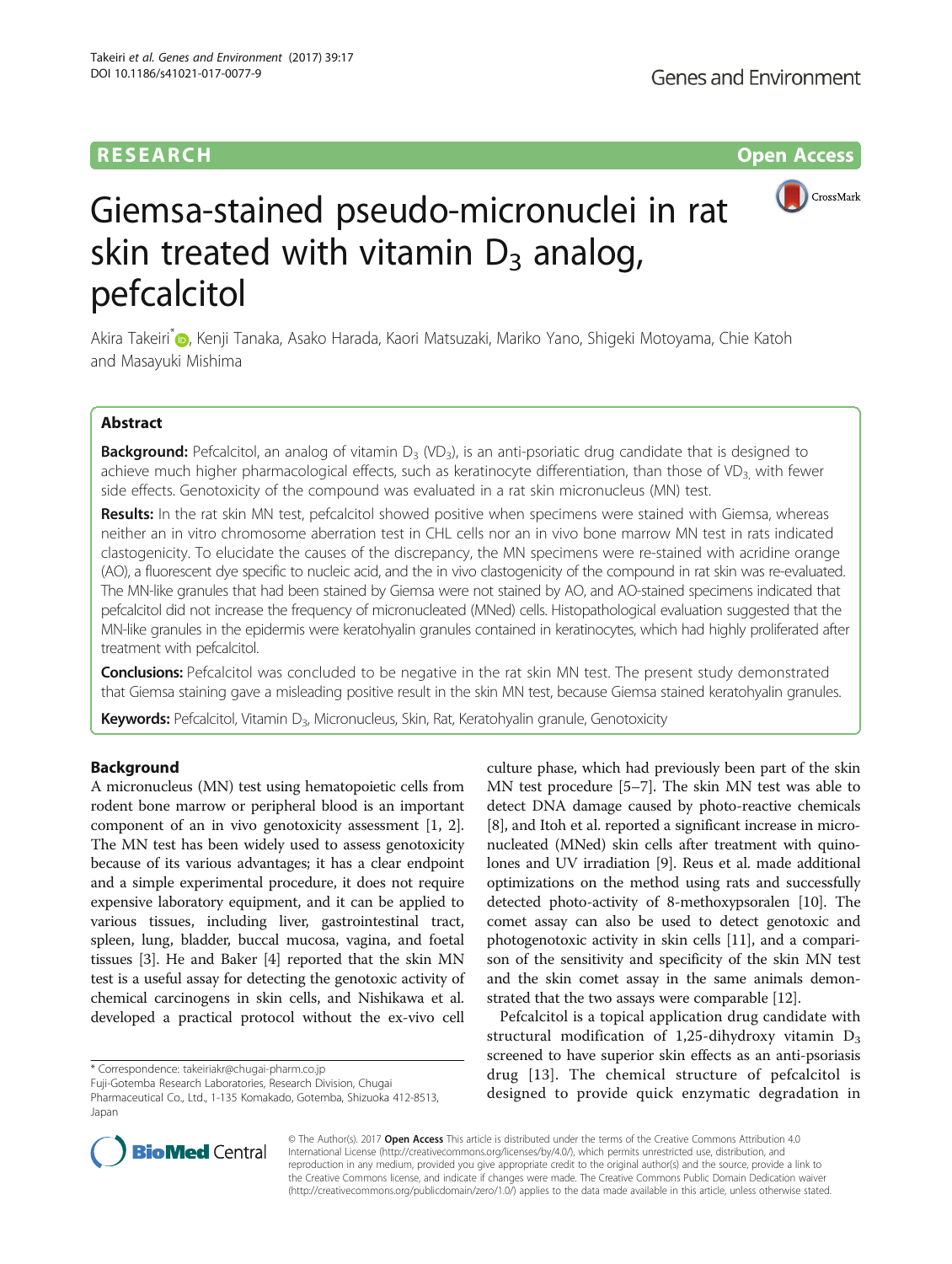skin so that concentration of the compound in blood, and consequently the risk of inducing hypercalcemia, can be significantly reduced. As a result, exposure of the skin cells to the compound is 4300-fold higher than the plasma concentration [\[14\]](#page-6-0). It would be impossible to achieve this level of skin exposure by an intravenous injection of pefcalcitol in bone marrow, because the systemic exposure would result in a lethal calcium effect. Thus, pefcalcitol represents a typical case when the standard immature erythrocyte MN test is not suitable for evaluating clastogenicity in vivo.

In the present study, we examined the clastogenicity of pefcalcitol by the skin MN test and also by an in vitro chromosomal aberration (CA) test and a bone marrow MN test. A significant increase of MNed cells was observed in the skin MN test with Giemsa staining, but neither clastogenic nor mutagenic activity of the compound was suggested in any other assays. Because it was unlikely that the test compound was clastogenic to rat skin cells only, we re-stained the Giemsa slides with acridine orange (AO), which can react with DNA to cause specific fluorescence. Re-staining with AO revealed that the great majority of the micronuclei (MNi) that had taken up Giemsa stain after treatment with pefcalcitol did not exhibit DNA-specific fluorescence, even though most of the MNi derived from vehicle- or mitomycin C (MMC)-treated rats were stained with AO. The result demonstrated that pefcalcitol induced pseudo-MNi that showed positive with Giemsa staining in rat skin cells to give a misleading score of MNed skin cells.

# **Methods**

## Chemicals

Pefcalcitol (development code: SMD-502, 2-{[(1S,3R,5Z, <sup>7</sup>E,20S)-1,3-dihydroxy-9,10-secopregna-5,7,10(19),16-tetr aen-20-yl]oxy}-N-(2,2,3,3,3-pentafluoropropyl)acetamide, CAS No. 381212-03-9) was synthesized by Chugai Pharmaceutical Co., Ltd. The purity was >97% when measured with HPLC. Mitomycin C (MMC, CAS No. 50-07-7, Kyowa Hakko Kirin Co., Ltd., Tokyo, Japan) was used as a reference article for a CA test and an MN test. MMC was dissolved in distilled water and diluted with saline for the CA and bone marrow MN tests, or dissolved in a mixture of acetone and olive oil (4:1 by volume) for the skin MN test. Benzo[a]pyrene (B[a]P, CAS No. 50-32-8, Wako Pure Chemical Industries, Ltd., Osaka, Japan), which was used as a reference article in the CA test, was dissolved in dimethyl sulfoxide (DMSO).

#### Animals

Male rats (F344/DuCrlCrlj, Charles River Laboratories Japan, Inc., Yokohama, Japan), 8 weeks old at the time of administration, were used for the skin MN test. Ten-weekold male rats (Crl:CD (SD), Charles River Laboratories Japan, Inc.) were used for the bone marrow MN test. Animal care and experiment procedures were conducted in compliance with the internal regulations for animal use.

## $C\Delta$  test

The CA test was conducted by the routine process. Briefly, CHL/IU cells were treated with the test articles for 24 h without rat liver S9 (Oriental Yeast Co., Ltd., Tokyo, Japan) or for 6 h with or without S9. The 6-h treatments were followed by an 18-h recovery culture. In the test condition of 24-h treatment without S9, the doses were set at 0, 10, 20, and 40  $\mu$ g/mL. In the 6-h treatment conditions, the doses were set at 0, 12.5, 25, and 50 μg/mL without S9, or 0, 12.2, 36.7, and 110 μg/mL with S9. These doses were set so as to induce at least 50% reduction of cell survival at the highest dose under each test condition. The test article was dissolved in DMSO to prepare 100-fold concentrations of the final test doses. The cells from two culture dishes at each dose were harvested and counted by using Trypan-blue to determine relative cell count (RCC) as an index of cytotoxicity. After a hypotonic treatment with 0.075 mol/L KCl, the cells were fixed with Carnoy's solution to prepare the slides. Structural and numerical aberrations were microscopically scored on 200 Giemsa-stained metaphase cells at each dose.

#### Bone marrow MN test

Pefcalcitol solution (5 mg/mL) was injected via the tail vein in dose volumes of 0.75, 1.5, 3, and 6 mL/kg to achieve dose levels of 3.75, 7.5, 15, and 30 mg/kg, respectively. These doses were selected because a dose of 30 mg/kg was the maximum tolerated dose for rat single dose  $i.\nu$ . treatment in a preliminary study (data not shown). MMC was administered intraperitoneally at a dose of 2 mg/kg with a dosing volume of 4 mL/kg. Five male rats per group were used. A solution composed of propylene glycol, ethanol, N-methyl-2-pyrrolidinone, and saline (48:6:6:40 by volume) served as a vehicle control and was dosed at 6 mL/kg. Approximately 24 h or 48 h after treatment, bone marrow cells were collected from femurs. Smear specimens of bone marrow from the rats treated with the chemicals or with vehicle were fixed with 99.8% methanol for 5 min and stained with 40 μg/mL AO. MNed erythrocytes among approximately 2000 polychromatic erythrocytes (PCE) were scored at 1000× magnification using fluorescent microscopes (Olympus Corporation, Tokyo, Japan) equipped with a filter set of blue excitation (460–490 nm) and a barrier filter at 515 nm. To evaluate the bone marrow toxicity, reduction in the ratio of PCE to all erythrocytes, which is the total of PCE plus normochromatic erythrocytes (NCE), was measured by counting approximately 1000 erythrocytes.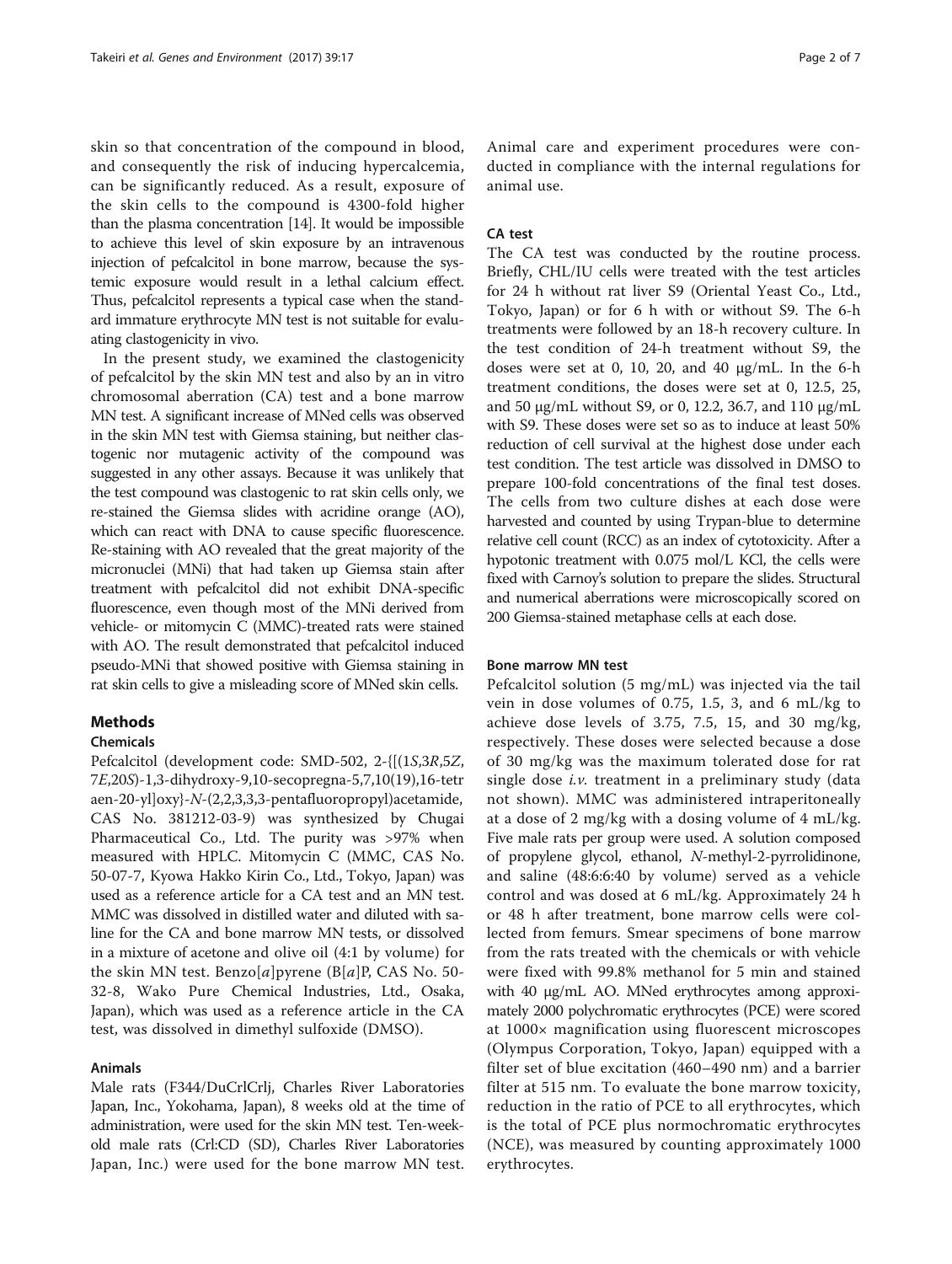## Skin MN test

The skin MN test followed the Nishikawa method [\[5](#page-6-0)–[7](#page-6-0)], using a slight modification by Reus et al. [\[10](#page-6-0)]. An ethanol solution of pefcalcitol prepared at 20 mg/mL was applied onto shaved dorsal skin  $(3 \text{ cm} \times 4 \text{ cm})$  of rats at a volume of 1 mL/kg, which resulted in a dose of 20 mg/kg. The dose of 20 mg/kg was set because the single dose level was supposed to be sufficient to examine AO stainability of the granules, and the preliminary rat skin MN test (data not shown) showed that pefcalcitol at this dose sufficiently increased the frequency of MN-like granules. The MMC solution at 1 mg/mL was administered in the same manner as pefcalcitol at a volume of 0.2 mL/head to achieve a dose of 0.2 mg/head. Five male rats were used for each dosing group. Skin samples were taken approximately 72 h after treatment. Epidermis cells were harvested through distinct dermo-epidermal separation from the skin samples with cold-digestion in thermolysin (200 μg/mL) followed by isolation with a trypsin solution (phosphate-buffered saline containing 2.5 mg/mL trypsin and 0.4 mg/mL EDTA). The epidermis cells were then swollen with hypotonic 0.075 mol/L KCl solution, fixed with methanol/acetic acid (3:1 by volume), and dropped on to microscope slides after re-suspension in 1% acetic acid methanol solution. The slides were stained with 3% Giemsa in 1/15 mol/L phosphate buffer (pH 6.8) for microscopic analysis, and approximately 2,000 cells per animal were evaluated for the occurrence of MNed cells. The coordinates of each cell with MNi were recorded using a microscope with automated scanning.

#### Re-staining of skin MN specimens

After scoring MNed cells, Giemsa dyes were removed from the slide specimens as follows. The slides were immersed in xylene overnight and rinsed with fresh xylene once. Then the slides were immersed in methanol for 1 h, and the immersion was repeated once. After an additional overnight immersion in methanol, the decolorized slides were stained again with 40 μg/mL AO and examined for DNA-specific fluorescence on every MN that had been previously observed under Giemsa staining.

## Histopathological analysis

Skin tissues from the rats treated with vehicle or 20 mg/kg of pefcalcitol were harvested after 72 h of treatment and fixed with 20% neutral buffered formalin. Skin sections prepared from paraffin-embedded blocks were stained with 3% Giemsa solution. Several of the slides were stained with hematoxylin and eosin (HE) solution. The sections from the same paraffinembedded blocks were stained with 80 μg/mL AO.

### Results

## CA test in CHL cells

No clastogenic responses were seen in the CA test under any test conditions with or without metabolic activation using rat liver S9 (Fig. [1](#page-3-0)). No induction of cells with numerical aberrations (polyploidy) was shown (data not shown). Dose-dependent decrease in RCC was shown in each test condition. Minimal RCC was less than 50% at the highest doses in each test condition, which indicated sufficient exposure of the test article. Appropriate positive responses in the cells treated with reference articles were seen. The percentage of cells with structural aberration in the reference articles was 28% (MMC at 0.05 μg/mL), 27% (MMC at 0.1 μg/mL), and 44% ( $B[a]P$  at 50 μg/mL) under the test conditions of 24-h treatment, 6-h treatment without S9, and 6-h treatment with S9, respectively.

#### Bone marrow MN test in rats

No clastogenic responses were seen in the rat bone marrow MN test (Fig. [2](#page-3-0)). A reduced ratio of PCE to all erythrocytes, which indicates bone marrow toxicity, was not obvious. However, mortality in 2 of 11 rats in the 30-mg/kg group indicated that the exposure to the test chemical was sufficiently high for the MNi to be evaluated. Appropriate MN induction in the positive control group (MMC-treated group) was shown.

#### Skin MN test in rats

The results from the skin MN test are shown in Table [1](#page-4-0). A significant increase in the frequency of MNed cells was seen from Giemsa staining of the specimens both in the pefcalcitol group  $(p < 0.01)$  and in the MMC group  $(p < 0.01)$ , either of pefcalcitol- or MMC- induced granules that were interpreted as MNi under Giemsa staining. When the granules interpreted as MNi under Giemsa staining were assessed with AO staining for DNA-specific fluorescence, approximately 60% of the granules induced by pefcalcitol showed no yellow-green fluorescence (Table [1](#page-4-0)). The mean frequency of MNed cells with fluorescence was 0.44 ± 0.13% in the vehicle control group, which was not different from the previously reported value of  $0.18 \pm 0.12\%$  [[6](#page-6-0)]. The value in the pefcalcitol group,  $0.48 \pm 0.10$ %, was not significantly different from the vehicle-treated group, while in the MMC group, the value of  $1.49 \pm 0.31\%$  was significantly higher  $(p < 0.01)$  than the vehicle-treated group. The result suggested that no significant increase in the MNed cells was seen in the pefcalcitol group under AO staining. Therefore, pefcalcitol provided inconsistent results between Giemsa and AO staining.

#### Histopathological analysis

A slide stained with HE indicated that keratohyalin granules in the outer layer of keratinocytes were obvious in pefcalcitol-treated skin of rats (Fig. [3a](#page-4-0)). A slide stained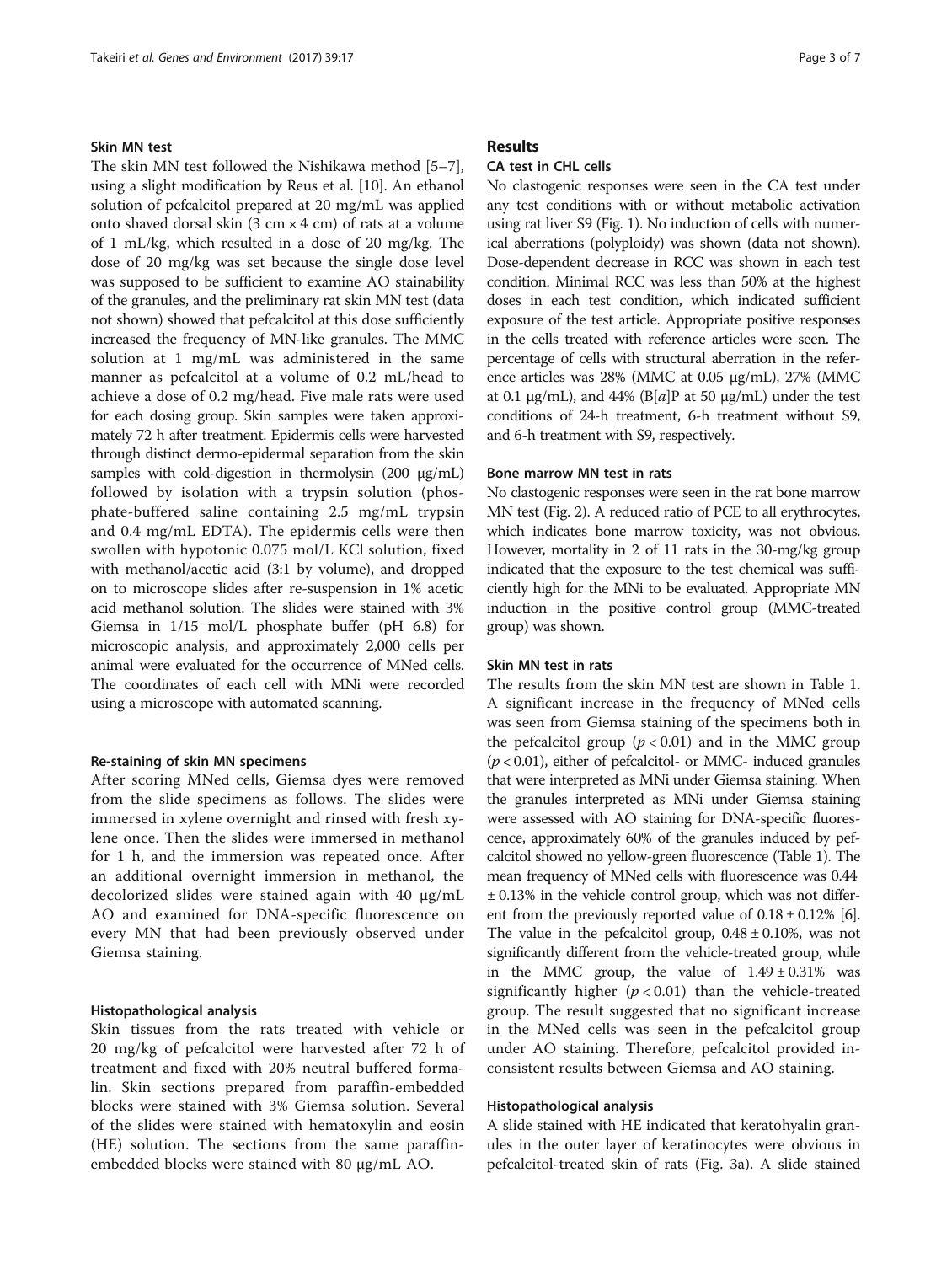<span id="page-3-0"></span>

with Giemsa showed dark blue cytoplasmic granules in the keratinocytes (Fig. [3b](#page-4-0)). Morphologies and loci of the granules were very similar to those of the keratohyalin granules stained with HE (Fig. [3a\)](#page-4-0), which strongly suggested that the granules stained with Giemsa were keratohyalin granules. Although a few granules were seen in the vehicle-treated rats (Fig. [4,](#page-5-0) E1), the granules were more obviously induced after treatment with pefcalcitol (Fig. [4](#page-5-0), C1 and D1). Pefcalcitol caused hypertrophic change in the epidermis layers, including the cells with the granules (Fig. [4](#page-5-0), D1). Staining of the keratohyalin granules by AO was obscure (Fig. [4,](#page-5-0) C2 and D2). Staining density of nuclei on the histopathology slides (Fig. [4,](#page-5-0) C1 and C2) was less than that on the slides for MN observation (Fig. [4,](#page-5-0) A1, A2, B1, and B2) because the sliced section was generally thinner than the width of a nucleus.

## **Discussion**

Inconsistent results were provided by Giemsa and AO staining in the skin MN test on pefcalcitol. Pefcalcitol significantly increased MNi with Giemsa staining, but when the MNi seen under Giemsa staining were re-stained with AO, more than half of the MNi did not emit DNAspecific yellow-green fluorescence (Fig. [4,](#page-5-0) B1 and B2). As calculated from MN scores with Giemsa and AO (Table [1](#page-4-0)), AO-negative percentages of Giemsa MN were 20% (0.11/ 0.55) in the vehicle control group,  $58\%$   $(0.67/1.15)$  in the pefcalcitol group, and 8% (0.13/1.62) in the MMC group. Pefcalcitol significantly induced AO-negative MNi under the test condition, whereas MMC-induced MNi were almost all AO-positive.

Giemsa dye, which is composed of eosin, azure B, and methylene blue, stains various cellular components with gradation from red to dark blue. On the other hand, AO



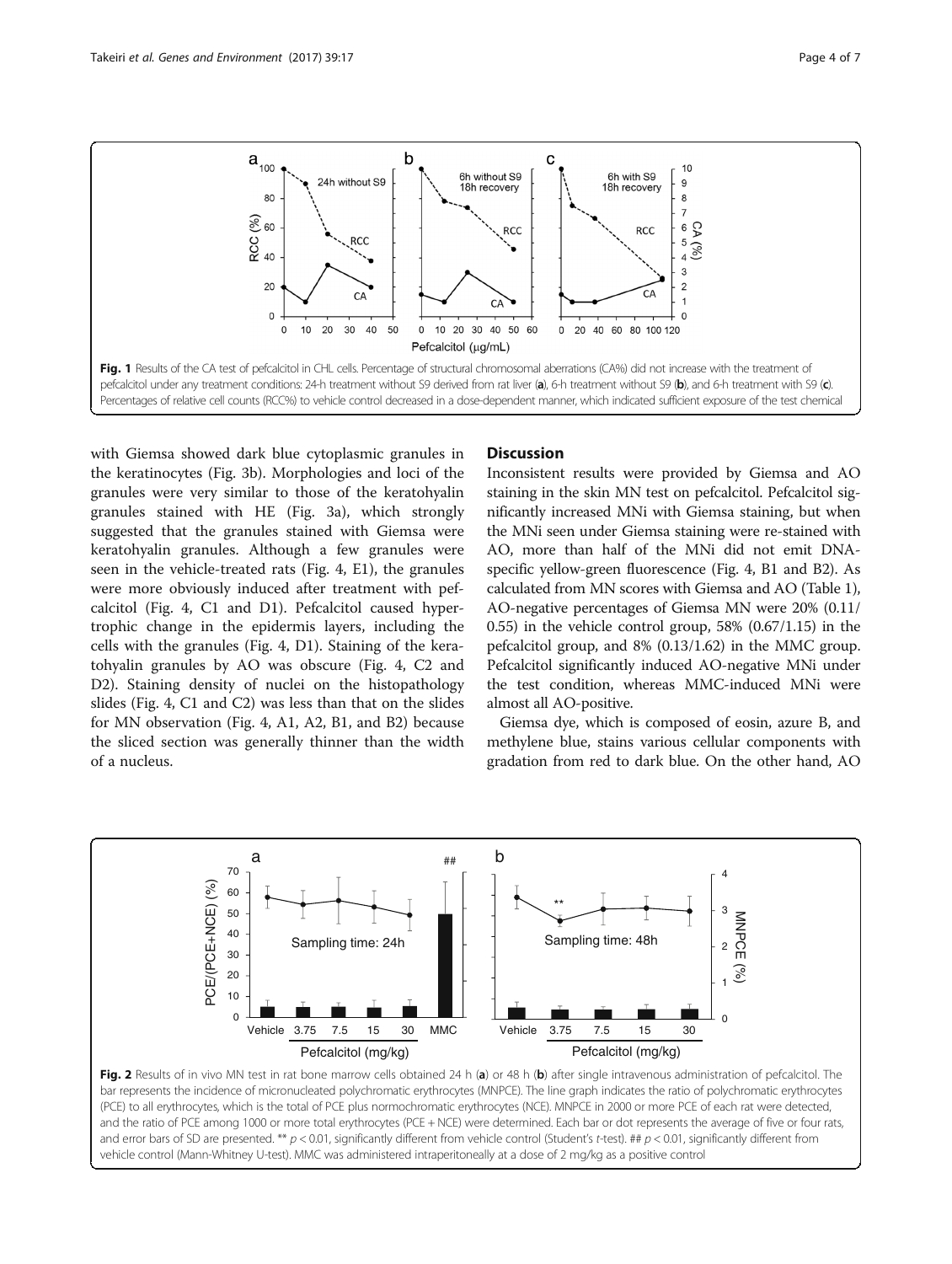| Treatment                  | Micronucleated cells (%) |                    |             |                    | AO negative/Giemsa positive (%) |               |
|----------------------------|--------------------------|--------------------|-------------|--------------------|---------------------------------|---------------|
|                            | Giemsa positive          |                    | AO positive |                    |                                 |               |
|                            | Individual               | $Mean \pm SD$      | Individual  | $Mean \pm SD$      | Individual                      | $Mean \pm SD$ |
| Vehicle                    | 0.35                     | $0.55 \pm 0.14$    | 0.30        | $0.44 \pm 0.13$    | 14                              | $20 \pm 6$    |
|                            | 0.50                     |                    | 0.40        |                    | 20                              |               |
|                            | 0.55                     |                    | 0.40        |                    | 27                              |               |
|                            | 0.60                     |                    | 0.45        |                    | 25                              |               |
|                            | 0.75                     |                    | 0.65        |                    | 13                              |               |
| Pefcalcitol<br>20 mg/kg    | 1.15                     | $1.15 \pm 0.11***$ | 0.40        | $0.48 \pm 0.10$    | 65                              | $58 \pm 11*$  |
|                            | 1.15                     |                    | 0.55        |                    | 52                              |               |
|                            | 1.00                     |                    | 0.55        |                    | 45                              |               |
|                            | 1.30                     |                    | 0.35        |                    | 73                              |               |
|                            | 1.15                     |                    | 0.55        |                    | 52                              |               |
| Mitomycin C<br>0.2 mg/body | 1.85                     | $1.62 \pm 0.29***$ | 1.70        | $1.49 \pm 0.31***$ | 8                               | $8 \pm 4$     |
|                            | 1.30                     |                    | 1.10        |                    | 15                              |               |
|                            | 2.00                     |                    | 1.90        |                    | 5                               |               |
|                            | 1.50                     |                    | 1.40        |                    | $\overline{7}$                  |               |
|                            | 1.45                     |                    | 1.35        |                    | $\overline{7}$                  |               |

<span id="page-4-0"></span>**Table 1** Induction of micronuclei in rat skin cells after single topical application of pefcalcitol

 $*p$  < 0.05,  $**p$  < 0.01, significantly increased from vehicle control value (Mann-Whitney U-test)

molecules intercalated into double strand DNA emit specific yellow-green fluorescence under 492 nm excitation. Therefore, true MNi composed of chromosomal proteins and DNA are stained violet with Giemsa and yellow-green with AO. Because pefcalcitol increased AO-negative MNi only, the significant increase in MNi with Giemsa staining is not indicative of chromosomal damage.

The maximum plasma concentration of pefcalcitol was 1.7 ng/mL after 20 mg/kg dermal administration to rats (data not shown). Tissue distribution measurements in mice showed that skin concentration was approximately 4,300-fold higher than plasma concentration after 0.5 mg/kg dermal application of pefcalcitol [[14\]](#page-6-0). Using a 4,300fold factor from plasma to skin, target tissue exposure of pefcalcitol in the present skin MN study was estimated as 7.3 μg/mL (per g of tissue). The average plasma concentration up to 24 h ( $AUC_{0-24}/24$  h) for pefcalcitol was 0.23 μg/mL in rats after a single *i.v.* injection at 15 mg/kg [[14](#page-6-0)]; therefore, the estimated skin exposure level in the present study was 32 times higher than the i.v.-treated bone marrow MN test. However, the results between the skin MN test (positive) and  $i.\nu$ -treated bone marrow MN test (negative) cannot be attributed to the exposure difference, because a negative result was returned by the CA test, which had much higher exposure levels than these MN tests. The highest concentrations in the CA assay



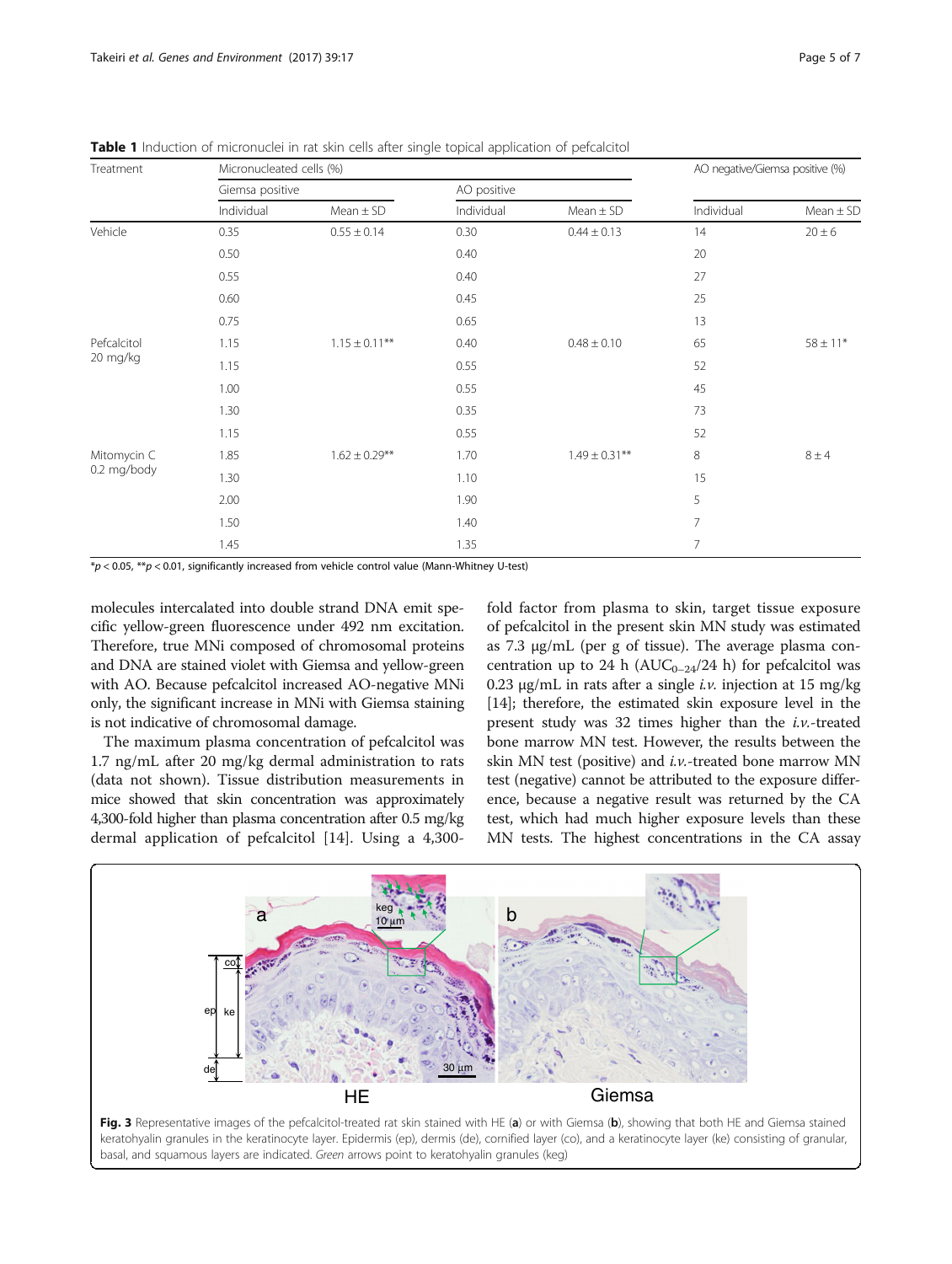<span id="page-5-0"></span>

were 110 (6-h treatment with S9), 50 (6-h treatment without S9), and 40 μg/mL (24-h treatment without S9) (Fig. [1\)](#page-3-0), which are approximately 15, 7, and 5 times higher than the skin exposure in the present skin MN test. Moreover, pefcalcitol elicited no genotoxic responses in the Ames test, the gpt delta mouse mutation assay with skin and liver tissues after dermal application, or the in vitro mutation assay with GDL1 cells [[14](#page-6-0)], which further support the lack of genotoxicity of pefcalcitol. Taken together, the observation of increased skin MNi with Giemsa staining was concluded to be a false positive.

Morphological changes in the epidermis after treatment with pefcalcitol are indicated in Fig. 4, C1 and D1. Pefcalcitol strongly accelerates the proliferation and differentiation of skin cells. The dark blue granules seen in the cytoplasm of cells located in the outer layer of the keratinocytes were considered to be keratohyalin granules because their hematoxylin-stainability, location, and morphology match previously reported examples [\[15](#page-6-0)]. Because some of the granules look similar in size and color to the MNi in this study (Fig. 4, A1 and C1), it is reasonable to consider that the induction of keratohyalin granules might affect the skin MN scoring in epidermis cells under the test conditions in this study.

Because Giemsa and AO staining have their own advantages, both are widely used in MN tests. For dermal application studies, Nishikawa et al. [\[5](#page-6-0)–[7\]](#page-6-0) used AO staining while Reus et al. [\[10\]](#page-6-0) used Giemsa staining. We performed a skin MN test with Giemsa staining and observed a false positive result after the dermal treatment with pefcalcitol. The present study demonstrates that pefcalcitol stimulated the proliferation and differentiation of skin cells and